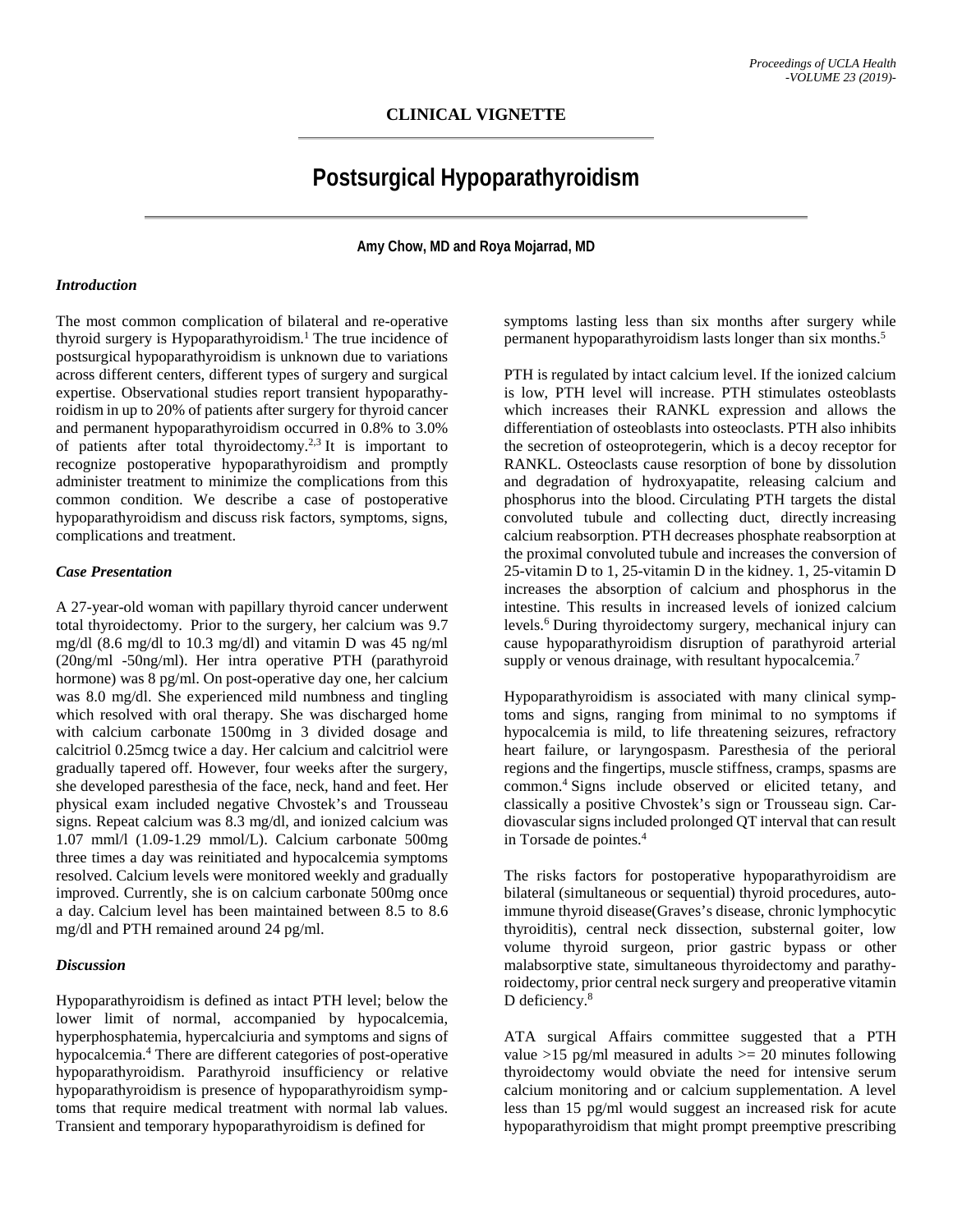oral calcium and calcitriol and/or serial serum calcium measurement until calcium stability has been confirmed.<sup>8</sup>

The goal of managing hypoparathyroidism is to avoid the symptom and complications of hypocalcemia. Development of acute hypocalcemia after thyroid surgery generally lags behind the decline in the serum PTH level. Patients may have been discharged from the hospital before their calcium reaches nadir, 24 to 72 hours after thyroidectomy. It is important to measure serum calcium, and albumin on the evening of surgery and the next morning and initially weekly. Patients should be alerted to the symptoms, signs, treatment for symptomatic hypocalcemia. $4,8$ 

Patients whose PTH is <15 pg/ml, serum calcium is <8.5 mg/dl or ionized calcium is < 1.1 mmol/l are considered for postoperative oral calcium supplementation. A regiment of 400- 1200 mg per day of elemental calcium (1-3 gram of calcium carbonate) or calcium citrate (2000-6000mg) per day in divided doses is usually used.9 If patient continues to have symptomatic hypo calcium and a serum calcium level that is declining on measurements or remaining <7 mg/dl, calcitriol 0.25 -0.5mcg twice daily may be added. If serum Magnesium is  $< 1.6$  mg/dl, 400mg of Magnesium Oxide once or twice daily can help. If no improvement in calcium level or severe symptoms, EKG should be performed and intravenous calcium, 1-2 g calcium gluconate in 50ml of 5% dextrose infused over 20 minutes should be given.8 Once patients are stable on oral therapy to be discharged, calcium level should be monitored. Initially weekly monitoring of urinary and serum calcium and phosphorus are recommended until serum calcium is stable. Once weekly calcium is stable monitoring at three- to six-month intervals is recommended.4

Goal of long term management of hypoparathyroidism is to maintain serum calcium within asymptomatic range, avoid significant hypocalcemia or hypercalcemia. Serum calcium should be maintained in the low normal reference range, serum phosphorus should be maintained no higher than the upper normal range and 24 hour urine calcium excretion should be < 7.5mmol/day with calcium –phosphorus product  $< 55$ .<sup>10</sup> Most patients require 1500mg calcium carbonate/citrate in two or three divided dosages daily. Calcitriol is recommended as well. Daily Hydrochlorothiazide can be used to prevent hypercalciuria (>150mg/24h).

Long term complications of hypoparathyroidism include nephrolithiasis, nephrocalcinosis, basal ganglia calcification, ectopic soft tissue calcification, renal failure.<sup>11</sup> The FDA has approved recombinant human PTH (1-84) to treat refractory hypoparathyroidism. Due to possible risks of osteosarcoma, only certified healthcare provider can prescribed it.8 PTH 1-34 is being studied for off label treatment for postoperative hypoparathyroidism.8

### *Summary*

Knowledge of symptoms, signs, complications and treatment for postoperative hypoparathyroidism is very crucial. Once it is diagnosed, prompt therapy should to eliminate the negative impact of postsurgical hypoparathyroidism.

## **REFERENCES**

- 1. **Brandi ML, Bilezikian JP, Shoback D, Bouillon R, Clarke BL, Thakker RV, Khan AA, Potts JT Jr**. Management of Hypoparathyroidism: Summary Statement and Guidelines. *J Clin Endocrinol Metab*. 2016 Jun; 101(6):2273-83. doi:10.1210/jc.2015-3907. Epub 2016 Mar 4. Review. PubMed PMID: 26943719.
- 2. **Hundahl SA, Cady B, Cunningham MP, Mazzaferri E, McKee RF, Rosai J, Shah JP, Fremgen AM, Stewart AK, Hölzer S**. Initial results from a prospective cohort study of 5583 cases of thyroid carcinoma treated in the united states during 1996. U.S. and German Thyroid Cancer Study Group. An American College of Surgeons Commission on Cancer Patient Care Evaluation study. *Cancer*. 2000 Jul 1;89(1):202-17. PubMed PMID: 10897019.
- 3. **Rafferty MA, Goldstein DP, Rotstein L, Asa SL, Panzarella T, Gullane P, Gilbert RW, Brown DH, Irish JC**. Completion thyroidectomy versus total thyroidectomy: is there a difference in complication rates? An analysis of 350 patients. *J Am Coll Surg*. 2007 Oct;205(4):602-7. PubMed PMID: 17903736.
- 4. **David Goltzman**. Hypoparathyroidism. In: *UpToDate*, Post, TW (ed). Waltham, MA: UpToDate Inc. http://www.uptodate.com, 2019.
- 5. **Shoback DM, Bilezikian JP, Costa AG, Dempster D, Dralle H, Khan AA, Peacock M, Raffaelli M, Silva BC, Thakker RV, Vokes T, Bouillon R**. Presentation of Hypoparathyroidism: Etiologies and Clinical Features. *J Clin Endocrinol Metab*. 2016 Jun;101(6):2300-12. doi: 10.1210/jc.2015-3909. Epub 2016 Mar 4. PubMed PMID: 26943721.
- 6. **Khan M, Sharma S**. Physiology, Parathyroid Hormone (PTH). 2019 Apr 25. *StatPearls* [Internet]. Treasure Island (FL): StatPearls Publishing; 2019 Jan-. Available from http://www.ncbi.nlm.nih.gov/books/NBK499940/ PubMed PMID: 29763115.
- 7. **Anastasiou OE, Yavropoulou MP, Papavramidis TS, Tzouvara C, Triantafyllopoulou K, Papavramidis S,**  Yovos JG. Secretory capacity of the parathyroid glands after total thyroidectomy in normocalcemic subjects. *J Clin Endocrinol Metab*. 2012 Jul;97(7):2341-6. doi: 10.1210/jc.2012-1170. Epub 2012 Apr 17. PubMed PMID:22511794.
- 8. **Orloff LA, Wiseman SM, Bernet VJ, Fahey TJ 3rd, Shaha AR, Shindo ML, Snyder SK, Stack BC Jr, Sunwoo JB, Wang MB**. American Thyroid Association Statement on Postoperative Hypoparathyroidism: Diagnosis, Prevention, and Management in Adults. *Thyroid*. 2018